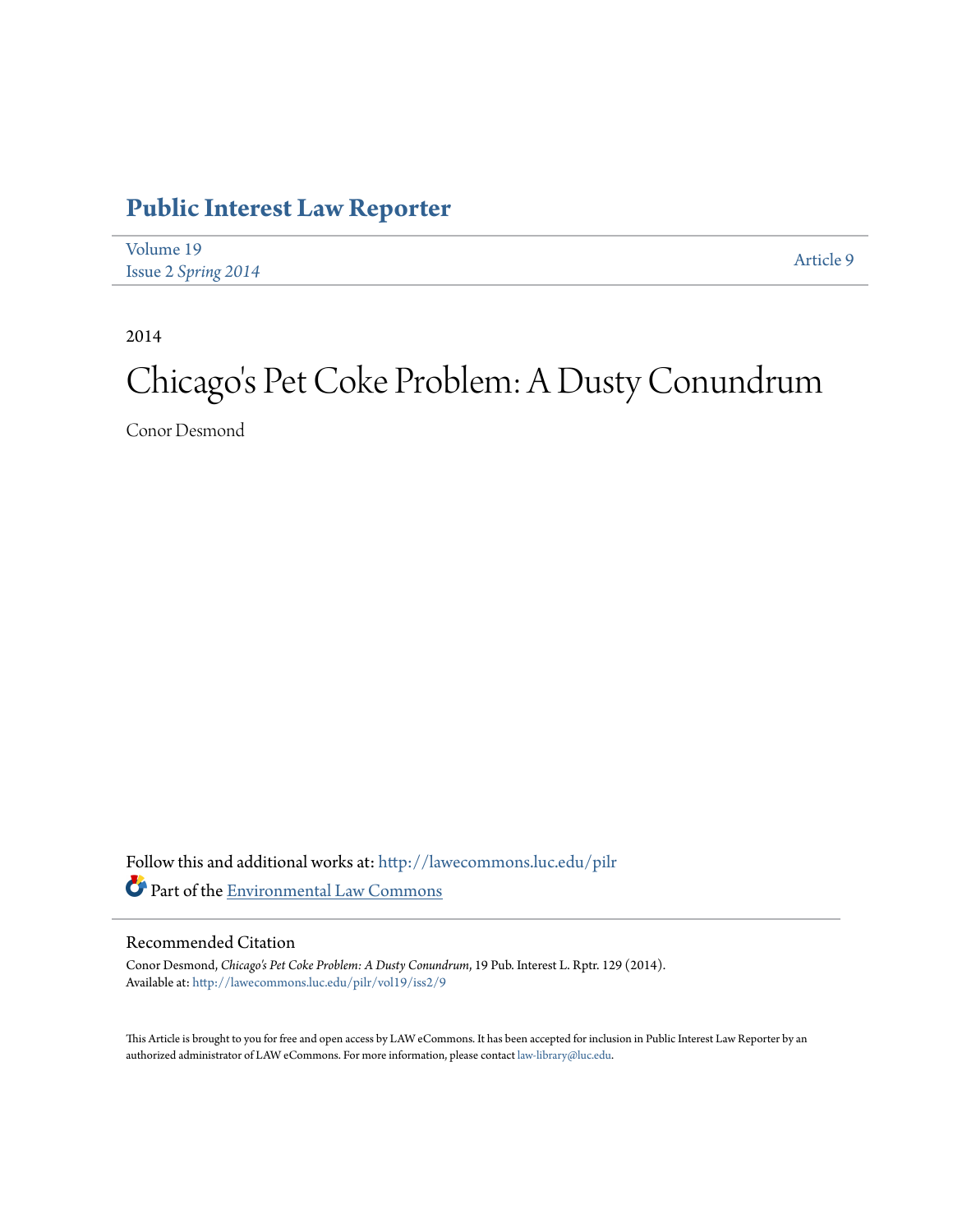Desmond: Chicago's Pet Coke Problem: A Dusty Conundrum

d01\productn\L\LPR\19-2\LPR206.txt unknown Seq: 1 6-OCT-14

No. 2 • Spring 2014

## **CHICAGO'S PET COKE PROBLEM: A DUSTY CONUNDRUM**

*by* **CONOR DESMOND**

A mere twenty miles southwest from Chicago's Gold Coast, lies one of the<br>biggest oil refineries in the United States, capable of processing over 400,000 barrels of oil daily.<sup>1</sup> This process of refining oil, or "cracking," produces the fuel that we need to power our cars, heat our homes, and run our power plants.<sup>2</sup> When the oil is "cracked", a dusty coal-like product is generated along with the various fuels. This product is called Petroleum Coke.<sup>3</sup> The refining process has generated Petroleum Coke, or "Pet Coke," for almost 100 years, and refiners have found marketable uses for the solid, grainy, coal-like material.<sup>4</sup> It can be burned as a fuel, assist in making dry cells for batteries, and make products necessary to smelt aluminum, steel, and titanium.<sup>5</sup> However, this by-product has a far nastier side to it.

1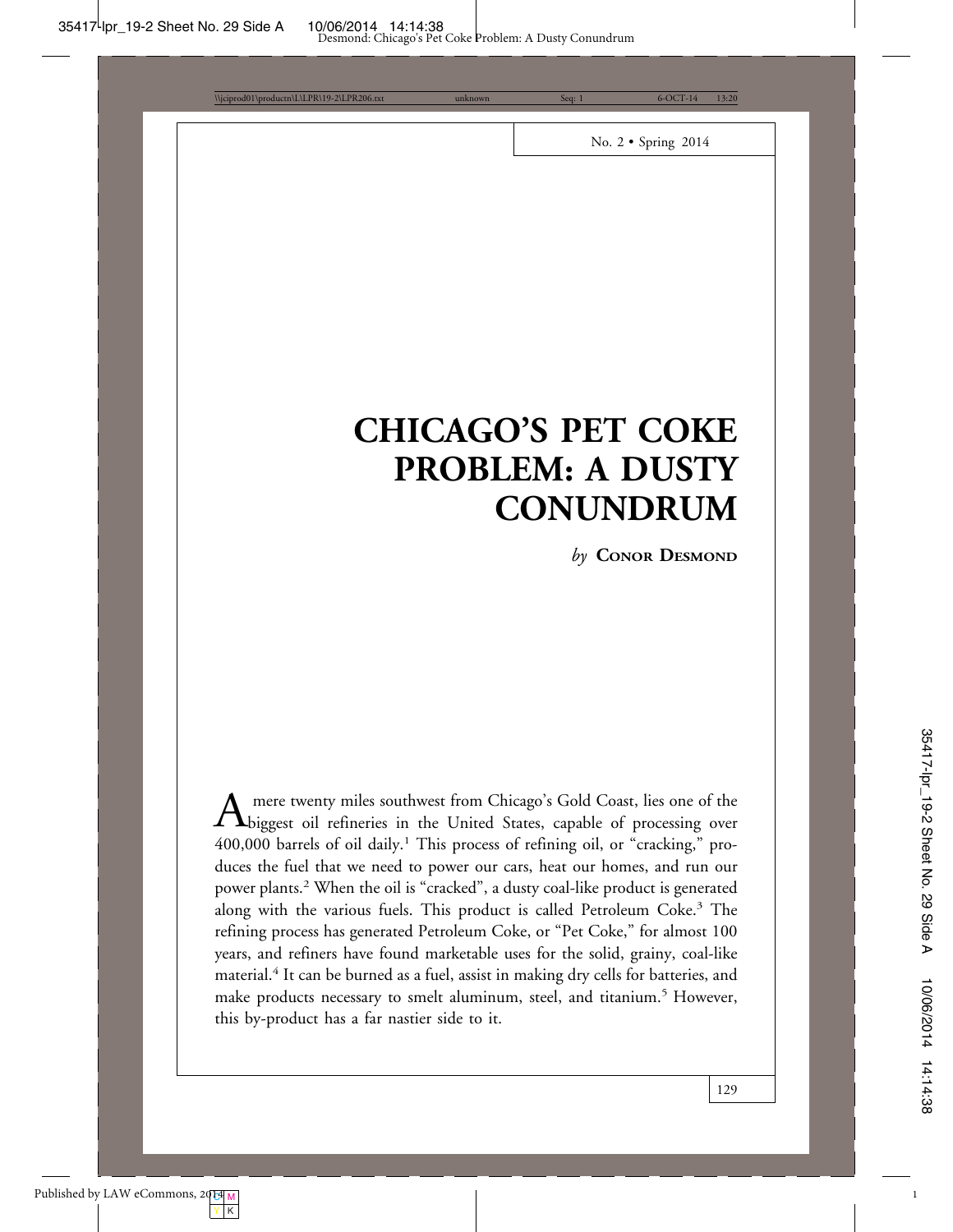\\jciprod01\productn\L\LPR\19-2\LPR206.txt unknown Seq: 2 6-OCT-14 13:20

### Loyola Public Interest Law Reporter

Today, piles of Pet Coke are sitting on the Southside of Chicago and have grown so large that natural forces like wind and weather are working to spread dust to localities, causing both health and environmental problems.<sup>6</sup> The City of Chicago and the State of Illinois are facing this growing issue head on, as there is evidence that Pet Coke is exacerbating asthma conditions for those with the disorder, as well as polluting the Calumet River.<sup>7</sup>

WHAT IS PET COKE AND WHY IS IT A PROBLEM NOW?

Normally, Pet Coke is stockpiled until enough has accumulated to make it feasible to sell on the market.<sup>8</sup> For years, the piles were relatively small, as refineries were not producing large amounts of the substance.<sup>9</sup> Companies found numerous buyers and the Pet Coke did not sit on the ground, uncovered, for an extended amount of time. With the changing U.S. economy, demand for Pet Coke has decreased recently and fluctuating market forces along with increased environmental regulations have resulted in Pet Coke accumulating in uncovered piles on Chicago's Southside.10 However, the real problems with the growing piles did not become as apparent until about 20 years ago.

Since 2000, the U.S. has greatly increased its production of domestic, high quality, sweet (light) crude oil.<sup>11</sup> In fact, current production is at its peak for the last two decades.<sup>12</sup> A significant source of this production comes from processing the oil sands found in Canada through refineries located in the midwestern states, such as the Whiting, Indiana Plant.<sup>13</sup> This increase in production combined with a large drop in demand has led to a massive increase in the production of Pet Coke, and unfortunately, its accumulation as well.<sup>14</sup> Because the companies are producing so much more Pet Coke than normal, they are unable to find enough buyers or even move the product into the market at a pace that would prevent its collection.<sup>15</sup>

In actuality, pet coke is in high demand.<sup>16</sup> Many companies want the product for use in various industrial projects but as these companies are often located outside the U.S., the shipment of Pet Coke is often slow.17 Another issue with Pet Coke is that it is a very dirty substance. Burning Pet Coke as a fuel source is very effective on a weight basis relative to coal.<sup>18</sup> Some studies suggest that it can emit 30-80 percent more energy per unit than coal!<sup>19</sup> However, the process is incredibly unclean. By burning the material, an energy consumer would release up to 10 percent more carbon dioxide than if they were using coal.<sup>20</sup>

2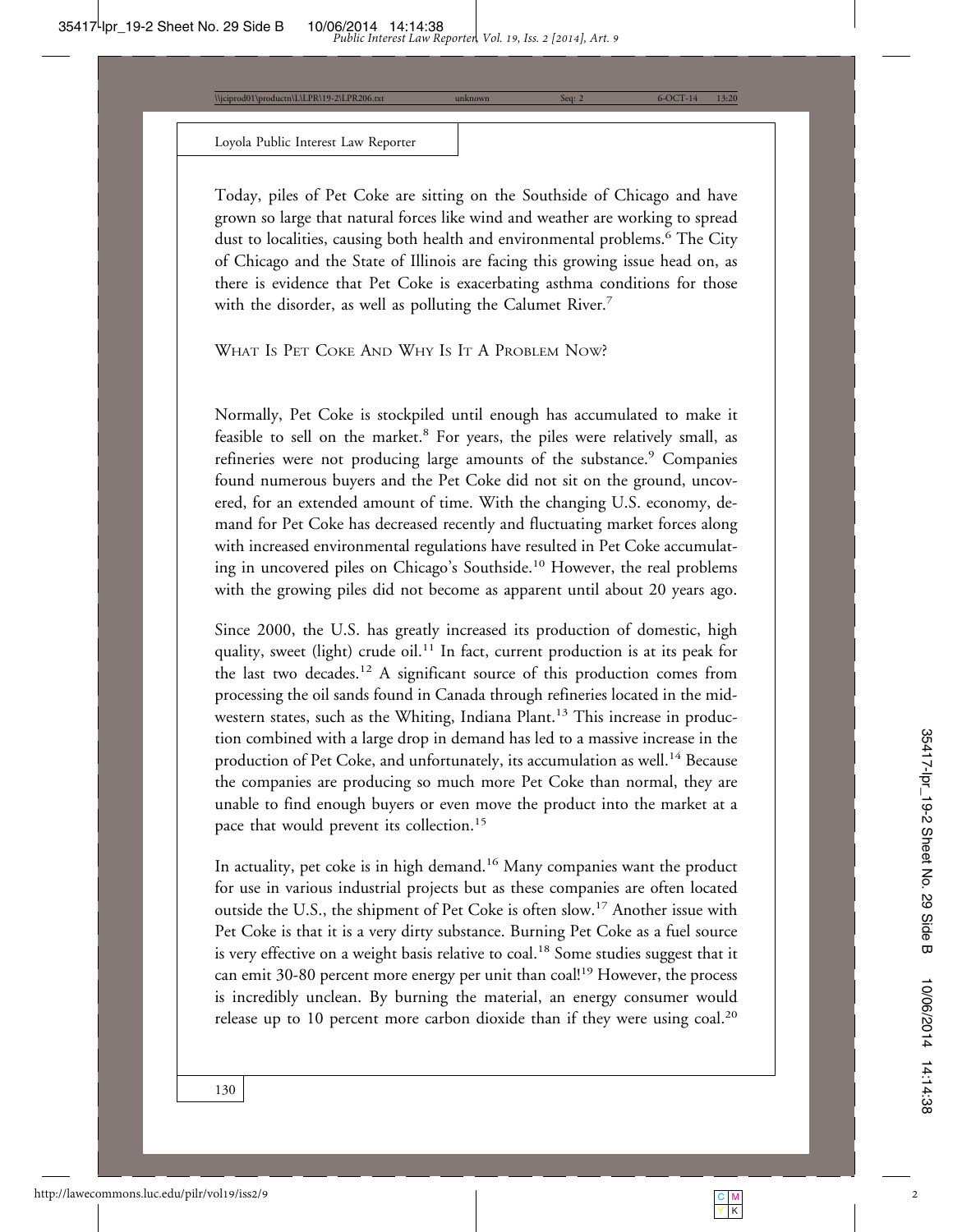No. 2 • Spring 2014

Given environmental regulations in the U.S., that is not an economically feasible option.

EFFECTS OF THE PILES OF PET COKE: DUST DEVILS ABOUND

ctn\L\LPR\19-2\LPR2

The rising concern is that the piles of Pet Coke are being scattered throughout the Southside due to wind and changing weather conditions.<sup>21</sup> The dust is causing numerous problems by damaging homes, destroying personal property, and polluting the air.<sup>22</sup> The residents of the nearby Pet Coke factories claim that on windy days, they cannot open their windows for fear of having Pet Coke dust blow all around the interior of their homes.

On the environmental front, the weathering of the piles has caused Pet Coke dust to blow into the Calumet River, a significant waterway on the Southside of Chicago.23 The river itself serves as a conduit between Lake Michigan and the Mississippi River. It is also rich in animal and plant life.<sup>24</sup> The effect of the Pet Coke dust on plants and animals is not specifically known, but Pet Coke can carry heavy metals and other toxic materials, both of which have severe health effects.<sup>25</sup> Beyond animals and plants, drinking water contaminated with Pet Coke dust could have cancerous or other significant health concerns for humans.<sup>26</sup> Because it is a drinking water source, contamination of the Calumet River is a significant concern. The far more concerning effect of the blowing dust is the effect that it has on individuals who breathe it.<sup>27</sup> Children with asthma or other breathing disorders could have their conditions exacerbated by the presence of this dust.<sup>28</sup> Moreover, the particles would act as an irritant to eyes and could cause other health problems.29

ENCLOSE, CONTAIN, CLEAN

The City of Chicago and State of Illinois have reacted quickly to this issue. Bill McCaffery, a spokesman for the Mayor of Chicago, declared that a proposed ordinance to limit Pet Coke dust in Chicago addresses the problem. "Under this ordinance, Chicago will not become a dumping ground for petcoke and we are preventing this material from negatively impacting our communities."<sup>30</sup> This ordinance bans the creation of new Pet Coke storage areas but allows existing operations to continue. Along with these rules, Attorney General Lisa Madigan and the EPA have brought significant lawsuits against the pile own-

131

Y | K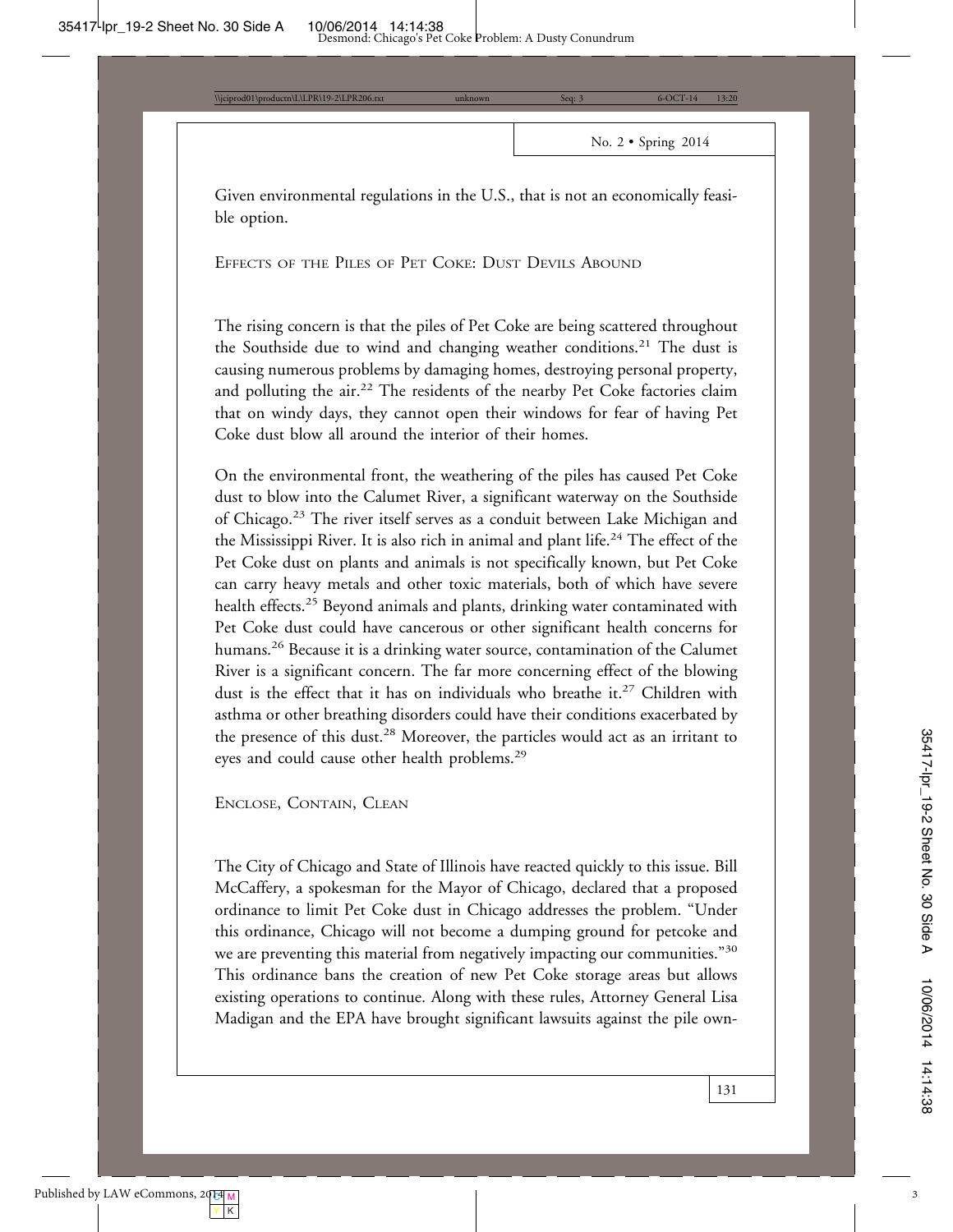$\frac{\text{tr}\left(\text{LL}\right)P\text{R}}{206.1}$  13:20

Loyola Public Interest Law Reporter

ers. In response, one of the pile owners KCBX, a division of Koch industries, threatened litigation and the fight continues to this day.

CONCLUSION: WHAT IS THE BEST APPROACH?

The existence of Pet Coke is a reality. Our economy relies on developing affordable forms of energy and Pet Coke is an unfortunate byproduct of processing oil to make the fuel that powers our lives and economy. However, reasonable and affordable regulations can be put in place to manage the health and environmental risks of the dust. To develop a regulatory system to enclose, contain, and keep our streets clean of Pet Coke dust is a reasonable and just objective for society to pursue.

#### **NOTES**

1 Whiting Facility Fact Sheet, BP, Nov. 2012, available at http://www.bp.com/content/dam/ bp/pdf/Whiting\_Facility\_Fact\_Sheet\_November\_2012.pdf.

2 James H. Gary and Glenn E. Handwerk, Petroleum Refining: Technology and Economics (4th ed.) CRC Press. (2001).

4 Petroleum Coke Overview, American Fuel & Petrochemical Manufacturers, available at https://www.afpm.org/policy-position-petroleum-coke/ (accessed on Mar. 14, 2014).

5 How the Petcoke Market Functions – Petroleum CokeUused as a Combustible in Cement Kilns, The European Cement Association, available at http://www.cembureau.eu/newsroom/article/how-petcoke-market-functions-petroleum-coke-used-combustible-cement-kilns; Petroleum Coke Glossary, Pet Coke Consulting LLC, available at http://www.petcokeconsulting.com/glossary/.

6 Pet coke only the latest pollution threat on the Southeast side, WBEZ91.5, Mar. 5, 2014, available at http://www.wbez.org/news/pet-coke-only-latest-pollution-threat-southeast-side-109811.

7 Henry Henderson, Petcoke Blight Tells Bigger Story About Chicago's Waterways, Huffington Post, Jan. 10, 2014, available at http://www.huffingtonpost.com/henry-henderson/ petcoke-blight-tells-bigg\_b\_4572741.html.

8 Michael Hawthorne, Chicago Moves to Enclose Piles of Petroleum Coke, Chicago Tribune, Dec, 19, 2013, available at http://articles.chicagotribune.com/2013-12-19/news/ct-petcoke-regulations-met-20131219\_1\_kcbx-uncovered-piles-petroleum-coke.

9 *Id.*

10 *Id.*

11 David Bird, EIA: U.S. February Crude Output Tops Net Crude Imports for First Time Since 1996, Wall Street Journal, Apr. 29, 2013, available at http://online.wsj.com/article/BT-CO-20130429-708699.html.

12 *Id.*

132

<sup>3</sup> *Id.*